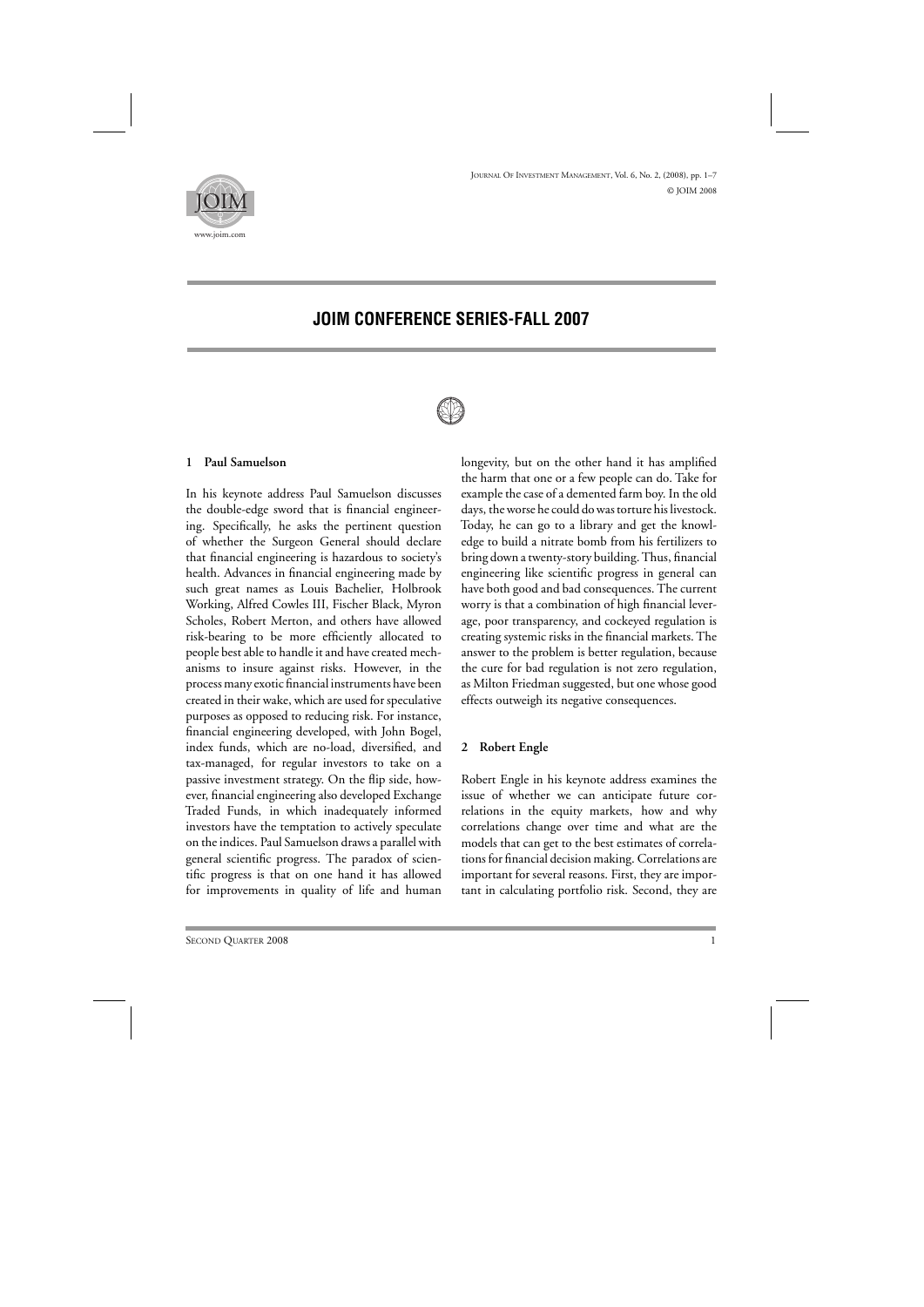necessary to form optimal portfolios. And third, they are a key input in pricing, hedging, and trading derivatives.

Correlations are time-varying as evidenced by the derivative prices of correlation sensitive products and today there are traded derivative products based on correlations. Correlations between equities change for several reasons. One reason is that companies change their lines of business becoming more or less like others. For instance, if one were to look at the correlation between American Express and General Electric, they would observe a growing correlation among the two. This is likely due to the fact that over the years the commercial and consumer finance divisions of General Electric have been accounting for a growing share of the company's total revenue. Thus, General Electric business has become more similar to American Express' business. Another reason for changing correlations is for the increased volatility in a common factor. For instance, rising energy prices and increased volatility in the energy markets have increased the correlation between Boeing and General Motors.

There are several models that can be used to estimate correlations for financial decision-making. There is the Dynamic Conditional Correlation (DCC) model, a one or multiple factor ARCH model, a Multivariate GARCH model, a factor DCC model, and a Dynamic Equicorrelation model. The DCC model is a new type of multivariate GARCH model that is particularly convenient for big systems. Essentially, to implement the DCC method, one needs to estimate volatilities for each asset and compute the standardized residuals or volatilityadjusted returns. The next step is to estimate the time-varying covariance between these assets using a maximum likelihood criterion and one of several models for the correlations. The third step is to form the correlation matrix which is guaranteed to be positive definite. Robert Engle shows how the DCC model can be applied to examine the correlation

between American Express and General Electric. The DCC correlation estimates are very close to the 100-day historical correlation. Furthermore, he shows how DCC can be used to look at the correlation between the Shanghai Exchange A-Shares Index and the MSCI China Index. The MSCI China Index is available to global investors whereas A-Shares are available only to Chinese investors. The findings are that the volatility of the A-Shares is greater than the internationally traded China Shares and the correlation between these is small but is increasing as the Chinese government is opening up its local markets.

Factor models are also important to anticipating correlations because they allow factors to appear and disappear in the correlation model. There are several types of factor models. The One Factor ARCH model of Engle, Ng, and Rothschild, the One Factor GARCH model, and finally, the One Factor GARCH with DCC estimated correlations between all residuals called a Factor DCC model. In general, these factor models deliver superior performance.

# **3 Marti Subrahmanyam**

In his presentation, Marti Subrahmanyam investigates whether a liquidity effect can explain the total yield spread on risky corporate bonds relative to their risk-less benchmarks after default risk has been accounted for. In order to gage the inherent default risk of the bond the study uses the spreads on Credit Default Swaps (CDS), which is then used to calculate the CDS-bond basis. The CDS-bond basis is the difference between the CDS spreads of the issuer and the par-equivalent corporate bond yield spread. The basis in this context can be interpreted as the non-default component of the yield spread and the study investigates whether bond liquidity can explain it. To measure bond liquidity the study uses a recent metric in the literature called latent liquidity. In simple terms, latent liquidity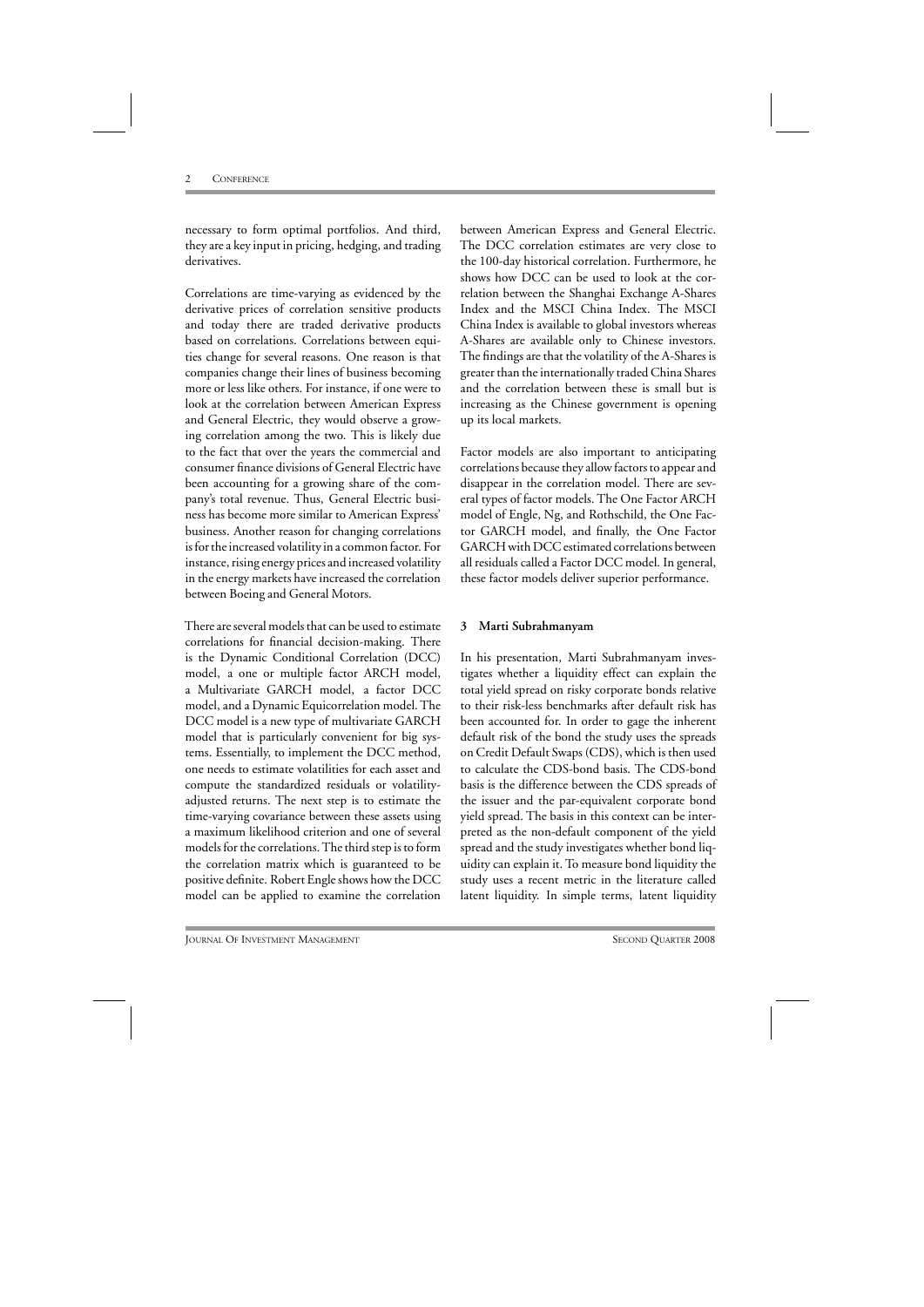is a measure of how frequently the holders of a given bond turnover their portfolio. The argument is that a bond is likely to be more accessible if it is mostly held by investors who trade often. Information used in the computation of the latent liquidity was obtained from the State Street Corporation one of the largest custodians in the global financial markets. Information used in the computation of the CDS-bond basis was obtained from the Trade Reporting and Compliance Engine (TRACE) for bonds and the GFI Group Inc. and CMA Data-Vision for CDS. The final sample consists of a total of 33,000 bond-quarters from July 2002 to June 2006 on 4,972 bonds from 1,167 unique firms. The results of the study are, first, that liquidity explains a statistically and economically significant part of the CDS-bond basis and the bond yield. More liquid bonds have a lower CDS-bond basis and command higher prices. Furthermore, latent liquidity at the beginning of the quarter can be used to predict the basis during the quarter. The second finding is that the liquidity present in the CDS market itself affects the CDS-bond basis. The CDS-bond basis reflects a premium for the relative illiquidity of the corporate bond compared with that of the CDS. The less liquid the bond is relative to the CDS the more negative is the basis. The third main finding is that firm level variables that account for credit risk such as leverage and the proportion of tangible assets are significant in explaining the basis suggesting that the CDS price does not fully control for the credit risk of the bond. Finally, bond-level characteristics such as tax status and the presence or absence of covenants are important determinants of the CDSbond basis. These findings suggest the presence of frictions in the arbitrage mechanism between the CDS and bond markets.

# **4 John Campbell**

In his presentation John Campbell specifies and estimates a model of the nominal term structure of interest rates, which accounts for the time-varying correlation between inflation and real shocks. This model, which is outside of the affine-class of term structure model is driven by four state variables: the real interest rate, risk aversion, expected inflation and the covariance between nominal variables and the real economy. The model which is linearquadratic is solved using a general result on the expected value of the exponential of a non-central chi-squared distribution and is estimated using a Kalman filter approach. Explaining the changing risks of nominal bonds is important for answering the question of whether nominal bonds are risky investments or hedging instruments. This question is complicated by the fact that the answer to this question is sensitive on the time period studied. For example, the covariance of nominal bond returns with stock returns in the 1970's and early 1980's was positive implying that bonds had a high Beta and were thus risky. However, in the late 1990's and early 2000's bond and stock returns were negatively related, implying a negative Beta on bonds and the possibility of using them to hedge shocks to aggregate wealth. Thus understanding the term structure of nominal interest rates requires an understanding of the changing covariance between nominal and real variables. The term structure model developed in this study implies that the risk premia of nominal bonds have changed over the years with movements in risk aversion, proxied by the equity dividend yield, and changes in the covariance between inflation and the real economy. Nominal bond risk premia were high in the early 1980's when bonds covaried with stocks and risk aversion was high. In 2000's when bonds and stocks moved in opposite directions the risk aversion was relatively low so negative bond risk premia were modest. Furthermore, the model can explain the finding by Cochrane and Piazzesi (2005) that a tent-shaped linear combination of forward rates predicts excess bond returns at all maturities better than maturity-specific yield spreads. In this model, the covariance between inflation and the real economy has opposing effects on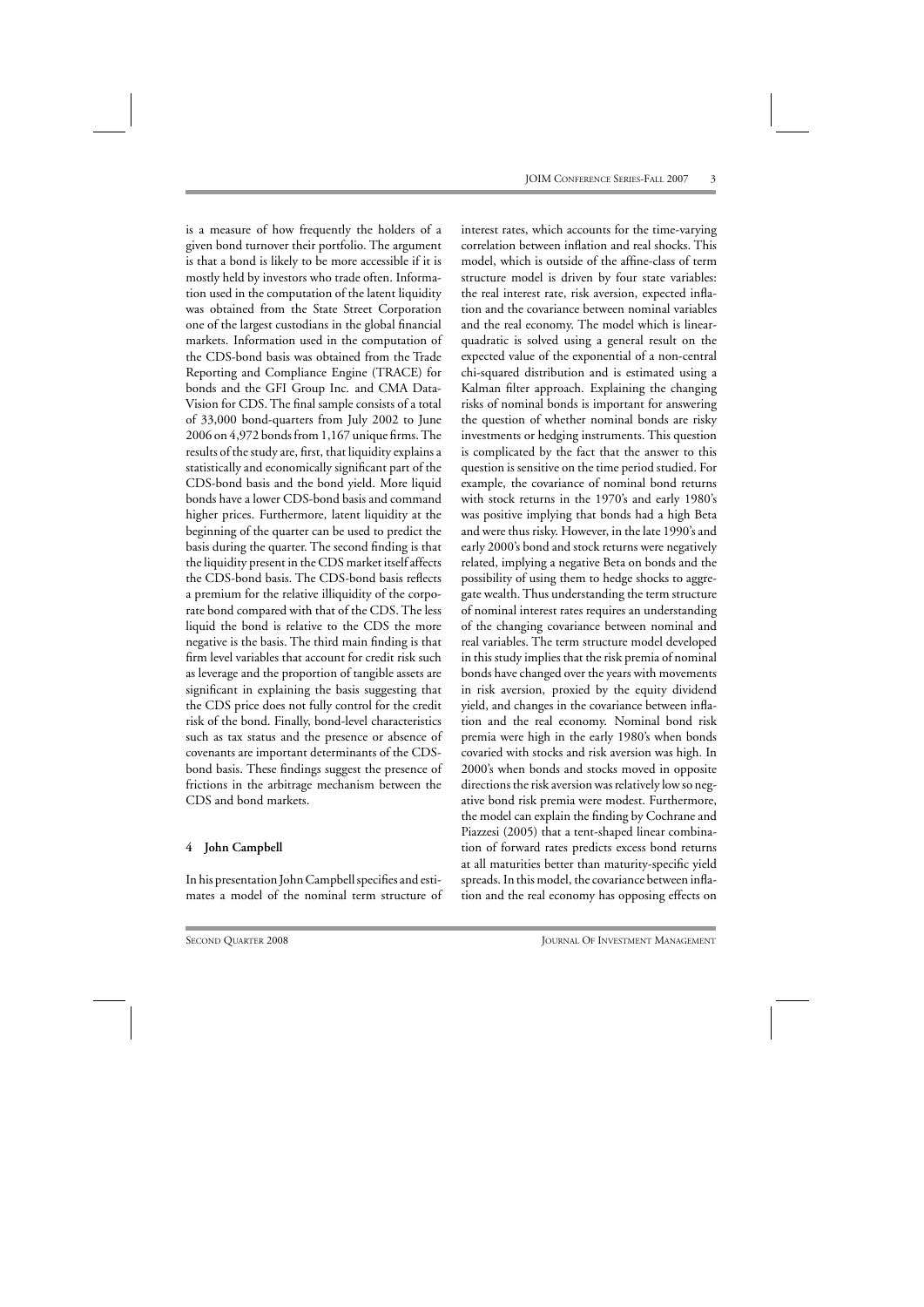longer-term bond yields. On one hand it raises yields by increasing the risk premium but on the other hand it lowers them through increased volatility. At the long end of the yield curve these two effects cancel for high levels of the nominal-real covariance, whereas at the intermediate portion of the curve the risk premium effect dominates. Therefore, the level of intermediate yields relative to short- and long-term yields is a good proxy for the nominal-real covariance and explains the risk premium on nominal bonds.

### **5 Andre F. Perold**

Andre Perold in his presentation discussed risk stabilization and asset allocation. The most common asset allocation among pension funds, endowments, and wealthy individuals is a static policy allocation where the weights of different asset classes are kept constant until there is a policy change. The problem with this allocation strategy is that it assumes that the assets composing the portfolio have constant risk and constant covariance with each other. For example, a simple look at the time-series of the VIX index, which measures the implied volatility of the S&P 500, shows that equities exhibit time-varying risks. Furthermore, the correlation between equities and bonds is also time-varying, with negative correlation in the 1950's and 1960's, positive correlation from the 1970's to the 1980's, and then again a negative correlation in the late 1990's and 2000's. Thus, portfolios with static policy asset allocations are themselves going to have changing risk characteristics. A better asset allocation strategy might simply be to keep the risk of the portfolio constant as opposed to keeping asset weights constant. Andre Perold develops a simple model that can be used to evaluate both the static policy allocation and the constant risk allocation with respect to an optimal allocation strategy. The model assumes that allocation needs to take

place between a risky asset and risk-less asset. The risk premium on the risky asset is assumed to be proportional to standard deviation of the asset to the power of a parameter "a." Also, the forecast of the standard deviation denoted by sigma-prime is assumed to be correlated with the true standard deviation and is denoted by "b." The model's results are that under a stable risk policy the weight in the risky asset is equal to the target standard deviation divided by the forecasted standard deviation, sigma-prime. Under the optimal strategy the weight in the risky asset is a constant divided by sigmaprime to the power 2-a. Furthermore, the model shows that the Sharpe ratios for the optimal and the constant risk allocation strategies are higher than the Sharpe ratio for the static policy strategy. Thus, the main finding is that the static policy allocation is a third-best strategy. The stable risk allocation strategy is a second-best strategy but it presents the advantage over the optimal strategy that it does not require any knowledge of the risk-return relationship.

# **6 Mark Kritzman**

Mark Kritzman and Sebastien Page in their joint presentation address the problem of determining optimal portfolio weights when asset prices are dynamic. Institutional investors usually employ mean–variance analysis to determine portfolio weights, but almost immediately upon implementation these weights become obsolete, as asset prices have changed. In an ideal world, institutional investors would simply rebalance their portfolio weights continuously. However, with the presence of transaction costs, rebalancing portfolios continuously to restore the optimal weights may prove to be too costly of a strategy. Most institutional investors address this problem by rebalancing the portfolio weights at fixed periodic intervals or when the size of the misallocation is sufficiently large. An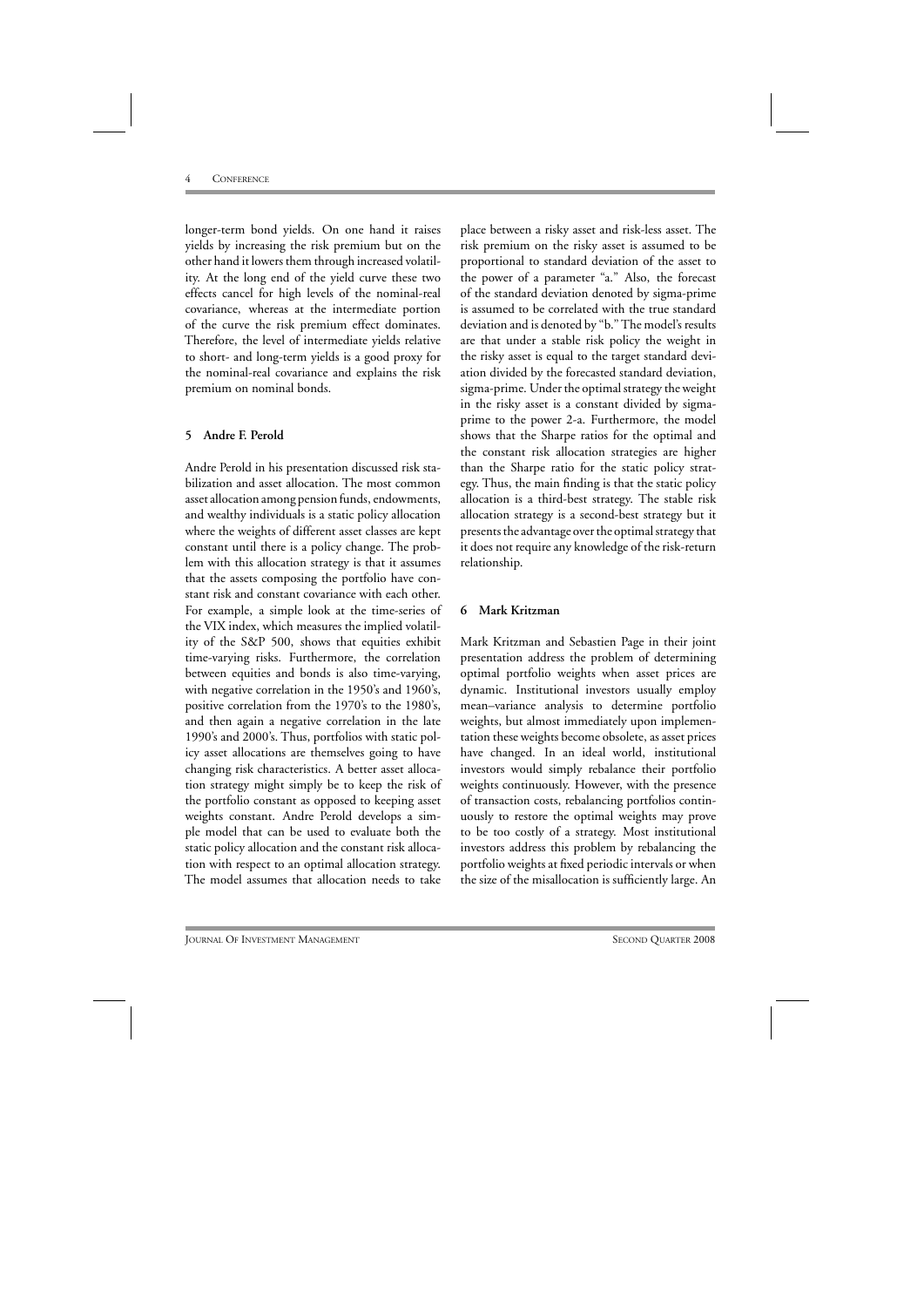accurate way of solving the rebalancing problem is to implement a dynamic programming solution. Investors want to minimize the recursive cost function of the loss in utility from having suboptimal weights, the transaction costs incurred by changing those weights and of the future costs. This straightforward approach faces strenuous computational complications. For example, to rebalance a portfolio among three assets in increments of 1%, the number of calculations one would need to perform in order to solve the dynamic programming problem for a one-year horizon with 12 time steps (monthly monitoring) approaches 15 billion. For ten assets the computations jump to 10 octillion (short-scale) calculations. An alternative approach is devised by using the Markowitz and van Dijk (2004) heuristic. This method consists in rewriting the cost function as the loss in utility from having suboptimal weights, the transaction costs incurred by changing those weights, as before, and a new term which proxies for the future costs and is proportional to the squared deviations of the current portfolio weights from the optimal weights. This method allows the dynamic programming problems to be circumvented with even hundreds of assets. Testing the method on a portfolio composed of domestic equities, domestic fixed income, foreign developed equity, foreign bonds and foreign emerging equity, it is found that the Markowitz–van Dijk heuristic works as well as the dynamic programming method. Because the Markowitz–van Dijk heuristic has the same overall efficacy and is scalable to potentially hundreds of assets it opens the door for several new applications. For instance, managers could use this new method to optimize the tradeoff between tracking error and transaction costs and quantitative asset managers could use it to minimize alpha decay between rebalancing dates. Furthermore, the Markowitz–van Dijk heuristic could prove beneficial to plan sponsors since they are continuously confronted with asset mix rebalancing decisions.

#### **7 Thomas S.Y. Ho**

Thomas Ho proposes a new volatility risk measure called the key rate vega which is an extension of the vega measure to the buckets along an implied volatility function. To manage the risk of an interest rate contingent claim practitioners need both duration and vega measures, which are the instruments' sensitivities to the shift in the swap curve and the volatility surface, respectively. To manage interest rate risks practitioners use the duration buckets along the yield curve called key rate durations. However to date, there are significant computational challenges in determining the vega buckets for interest rate derivatives. Thomas Ho in his presentation shows how key rate vegas can be calculated using the result from Ho and Mudavanhu (2007) that any interest rate contingent claim can be valued by the swap curve and the implied volatility curve. Key rate vegas are then simulated for a set of at-themoney swaptions. The results suggests that when the volatility surface is stochastic, delta hedging of some interest rate contingent claims with vanilla swaps may not be effective because of the vega effect. Instead the study shows that both swaps and swaptions should be used even for dynamic hedging. Furthermore, in hedging the volatility risk, one cannot simply use one vega measure. To manage the volatility risk appropriately, one needs to measure the value sensitivity of an option to the change in the implied volatility function. The change may be specified at the key rate points on the yield curve.

#### **8 Lisa Goldberg**

In her presentation, Lisa Goldberg develops a risk calculator that forecasts the portfolio loss surface using high frequency data. Traditional risk measures such as Value at Risk (VaR) and Expected Shortfall (the expected loss given that VaR is breached) use a fixed horizon to forecast loss. The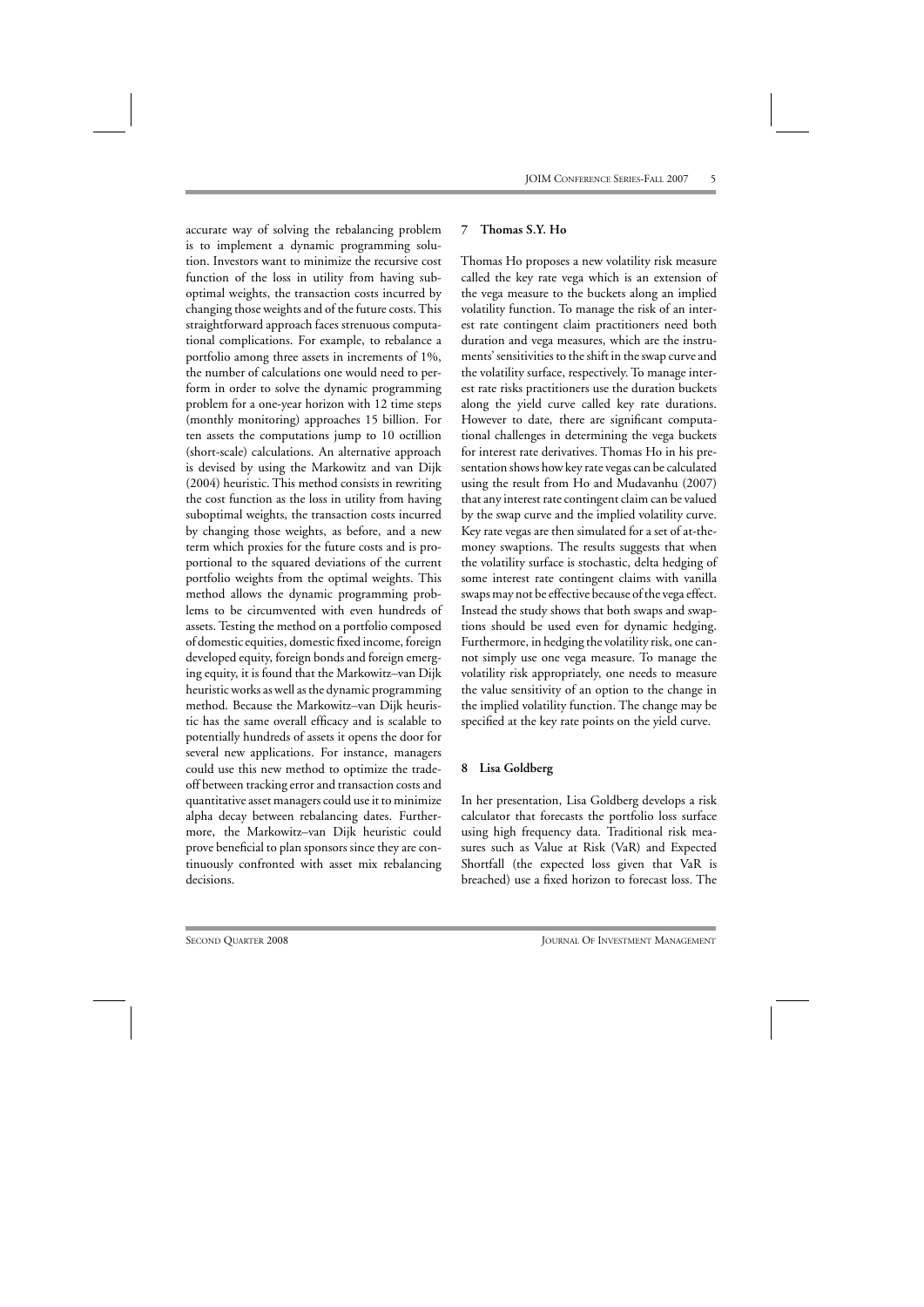loss surface, however, is the distribution of portfolio loss at all future horizons, which requires a model of the dynamics of short-horizon returns. The loss surface allows for a common perspective on different aspects of portfolio risk since the more traditional risk measures such as volatility, VaR, and Expected Shortfall can all be recovered from it. The risk calculator uses the fact that loss over a longer horizon can be expressed as a sum of shorter horizon losses with the added complication that the latter are not independent and identically distributed. Thus, the strategy to forecasting the loss surface is to first collect a history of daily and to extract from this raw data an independent and identically distributed series of loss innovations by correcting for serial autocorrelation and heteroscedasticity using a one-lag autoregressive model with time-varying volatility. The distribution of one-day loss innovations is then estimated using a semi-parametric model called "peaks over thresholds" and a Fourier transform is used to compute its characteristic function. The properties of the autoregressive model are then used to express the T-day delta loss in terms of the one-day loss innovations. The T-day delta loss is simply the volatility-scaled difference between the portfolio loss over T-days and the autocorrelation coefficient scaled one-day loss innovations. The characteristic function of the T-day delta loss is then computed by taking the product of the characteristic function of one-day loss innovations. The next step is to recover the T-day delta loss distribution from its characteristic function using the inverse Fourier transform and to restore the effects of serial correlation and heteroscedasticity to obtain the distribution of T-day loss, which is the loss surface. The risk metrics obtained from this loss surface, labeled EVT for Extreme Value Theory, are tested empirically against other benchmarks such as the VaR and ES metrics obtained using the RiskMetrics (RM) methodology and other factor models. Using 76 value-weighted portfolios over the period 2000–2007 the 95%

and 99% VaR and ES out-of-sample forecasts are calculated for a one-day, five-day, and ten-day horizon. At the one-day horizon, RM performed best for 95% VaR with EVT falling a close second and the other factor models falling far behind. For the one-day 95% expected shortfall forecasts, EVT dominated all other models. At the 99% level EVT and RM performed equally well, however the EVT model was much less skewed toward under-forecasting than the alternatives. The results are similar if one examines the five-day or tenday horizon. Overall, these empirical results make a compelling case for the application and further development of the EVT approach in forecasting portfolio losses.

# **9 Jan Loey's**

Jan Loey discusses the current turmoil affecting the financial system by showing the potential sources of the crisis and some solutions to it. The initial shock to the financial system started in June, 2007 when two Bear Stearns hedge funds that had invested in US subprime mortgages reported substantial losses. These losses induced the two major credit rating agencies to downgrade a large number of funds with similar holdings to the Bear Stearns funds, which severely damaged investor confidence. There are five potential sources to the current crisis. First, one source of the current crisis is a technical correction. Equity and other risky markets usually pull back for short periods of time lasting from one to two months. Because market corrections are usually short lived it is unlikely that the current crisis is a correction. Second, one source of the current crisis is the US housing market crash which has been the main source of the subprime losses and the ratings crisis. However, US residential construction had been in a period of contraction for over a year prior to the current crisis and if it were the main source of the crisis the damage should have occurred earlier. Third, another source of the crisis